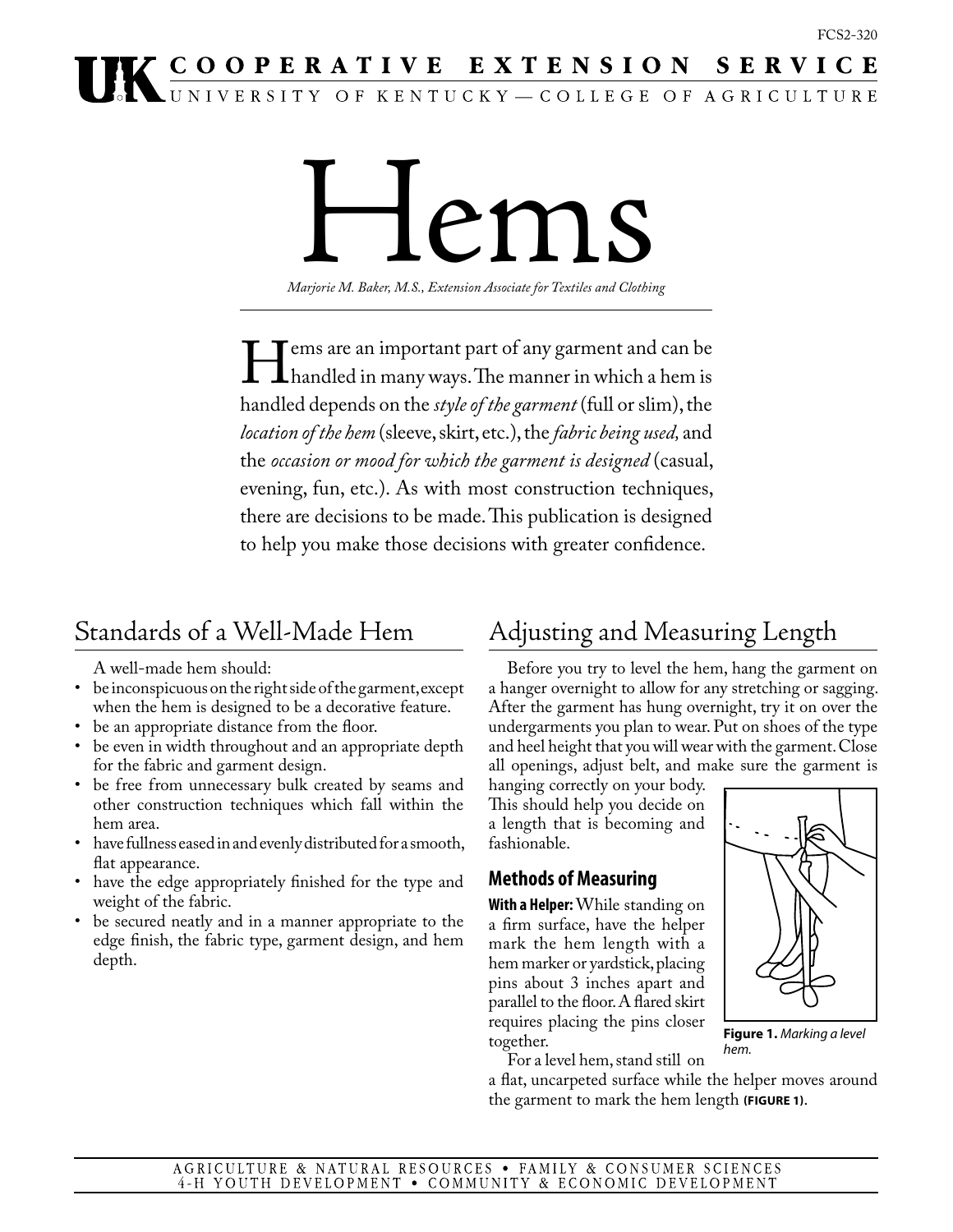**Without a Helper:** Marking a hem without a helper is usually more difficult and less accurate. However, there are occasions when a helper is not available. If you find yourself in this situation, you may decide to purchase a powdered chalk-type hem marker **(Figure 2)**.



Another alternative is to attach a piece of string across a doorway,

**Figure 2.** *Marking a level hem.*

the same distance from the floor that you want your hem **(Figure 3)**. Carefully apply powdered chalk to the string. Move close to the string and allow it to leave a chalk line in locations on all sides of the garment.



**Figure 3.** *Marking a level hem.*

# Hem Depth

The hem depth should be considered after you have marked the proper hem length on the garment. The depth of a hem will depend on the *garment style,* the *location in the garment*, and the *fabric*.

After determining the length, trim seam allowances below the hemline to 1/4-inch **(Figure 4)**, reducing bulk that can cause ridges when the hem is pressed. Then baste close to the fold of the hem, measure the hem depth, and trim evenly **(Figure 5)**. Press the hem with brown paper between the hem and the garment, steaming out fullness **(Figure 7)**. The brown paper will prevent the hem edge from creating a mark on the right side of the fabric.

A hem edge must be eased when the lower edge of the garment is larger or slightly fuller, as with an A-line style. To ease, stitch 1/4-inch from the raw edge, using long stitches. Pull up the ease thread every few inches **(Figure 6)**. Try to shrink out the fullness with a steam iron **(Figure 7)**.

When a garment is full or circular, the depth of the hem must be reduced to eliminate excess fullness and bulk **(Figure 8)**. Mark the hem for a depth not to exceed 1 inch. A narrow hem is also frequently recommended for woven sheers and lightweight fabrics.

| <b>Hem Depth Chart</b> |             |                          |
|------------------------|-------------|--------------------------|
| Garment                | Style       | Hem<br>Depth<br>Inch(es) |
| Dresses,               | Straight    | $2^{1/4} - 3$            |
| Skirt                  | A-line      | $11/2 - 2$               |
|                        | Full        | $1/2 - 1$                |
| Pants                  |             | $11/2 - 2$               |
| Shirts, Tops           | Tuck- in    | $1/4 - 1/2$              |
|                        | Pullover    | $1 - 11/2$               |
| <b>Sleeves</b>         |             | $1 - 11/2$               |
| Jackets.               | Lightweight | $11/2 - 2$               |
| Coats                  | Heavyweight | $2 - 3$                  |



**Figure 4.** *Trim seam allowances.*



**Figure 5.** *Trim hem.*



**Figure 6.** *Pull up the ease thread.*



**Figure 7.** *Press the hem.*



**Figure 8.** *Reduce hem depth.*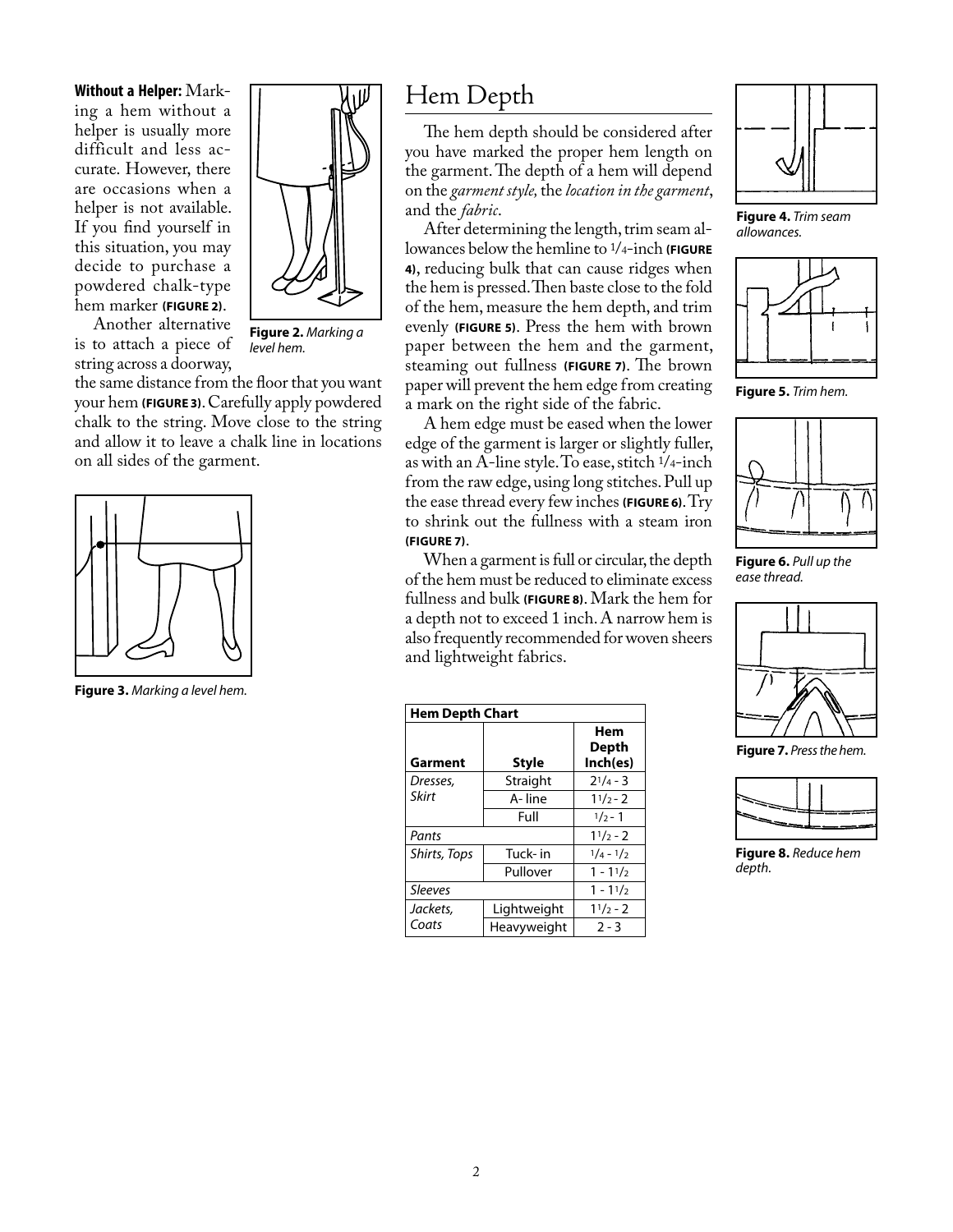# Securing the Hem

The type or method of hem edge finish is determined by the *type of fabric* (e.g., knit, woven, felted). If the raw edge of the hem ravels, curls, runs, frays, or stretches, it requires a finishing technique.

The hem finishing technique dictates the manner in which the hem should be secured. Finishing techniques include machine or hand stitching with thread or fusing with narrow strips of fusible web. The finishing technique also determines the choice of hand stitches. Refer to Cooperative Extension publication CT-MMB.002, *Hand Stitches*, for specific directions for hand stitches.

## **Machine-Stitched Hems**

While most hems on fine garments are secured by hand stitching, a machine hem can be used. Machine hems can be as simple as regulation stitching along the folded edge of a lightweight to medium-weight, cottonlike fabric or as complex as multiple rows of decorative stitches that resemble a fancy border design. A machine hem is often selected for use on casual wear, children's garments, and sleepwear. Machine hems are also used on household textiles and linens, including draperies and some curtains.

Many of today's new sewing machines have control settings for a machine blindstitch hem. Check your machine's instructions for specifics. Perfecting the machine blindstitch hem generally takes practice so that it meets the standards of a well-made hem found on page 1 of this publication.

Stand-alone hemming machines are now available for home purchase and use. The hemming machine uses a single thread to form its hemstitch. Similar to a chain stitch, the stitch can be removed easily for adjustments to the hem length.

## **Fused Hems**

Narrow strips of a commercial sewing fusible web can be used to hold hems in place instead of thread. In some circumstances, a fused hem might be preferred. However, before selecting this method, be sure the fabric and the hem edge-finishing technique can withstand the heat required to fuse the area.

To fuse, cut a strip of fusible web 1/4-inch wide, or use precut strips of web. Insert the web between the hem and the garment fabric, making sure it is about 1/4-inch short of the hem's edge. Fuse in place following the manufacturer's instructions **(Figure 9)**.

> **Tip:** Always test fusible web on a scrap of the fabric being used to make sure the fused web hem will not be visible on the right side of the item. Some fabrics tend to let the web show through, giving the hem a glued look or leaving a visible line of demarcation.



**Figure 9.** *Fused hem.*

A fused hem works well on many lightweight knit fabrics. Fusible web is available in a "no sew" and a sewable version. Both types add some stability and firmness to the hem, preventing it from stretching. Avoid using the "no sew" variety when topstitching, because it can "gum" the machine needle and cause skipped stitches.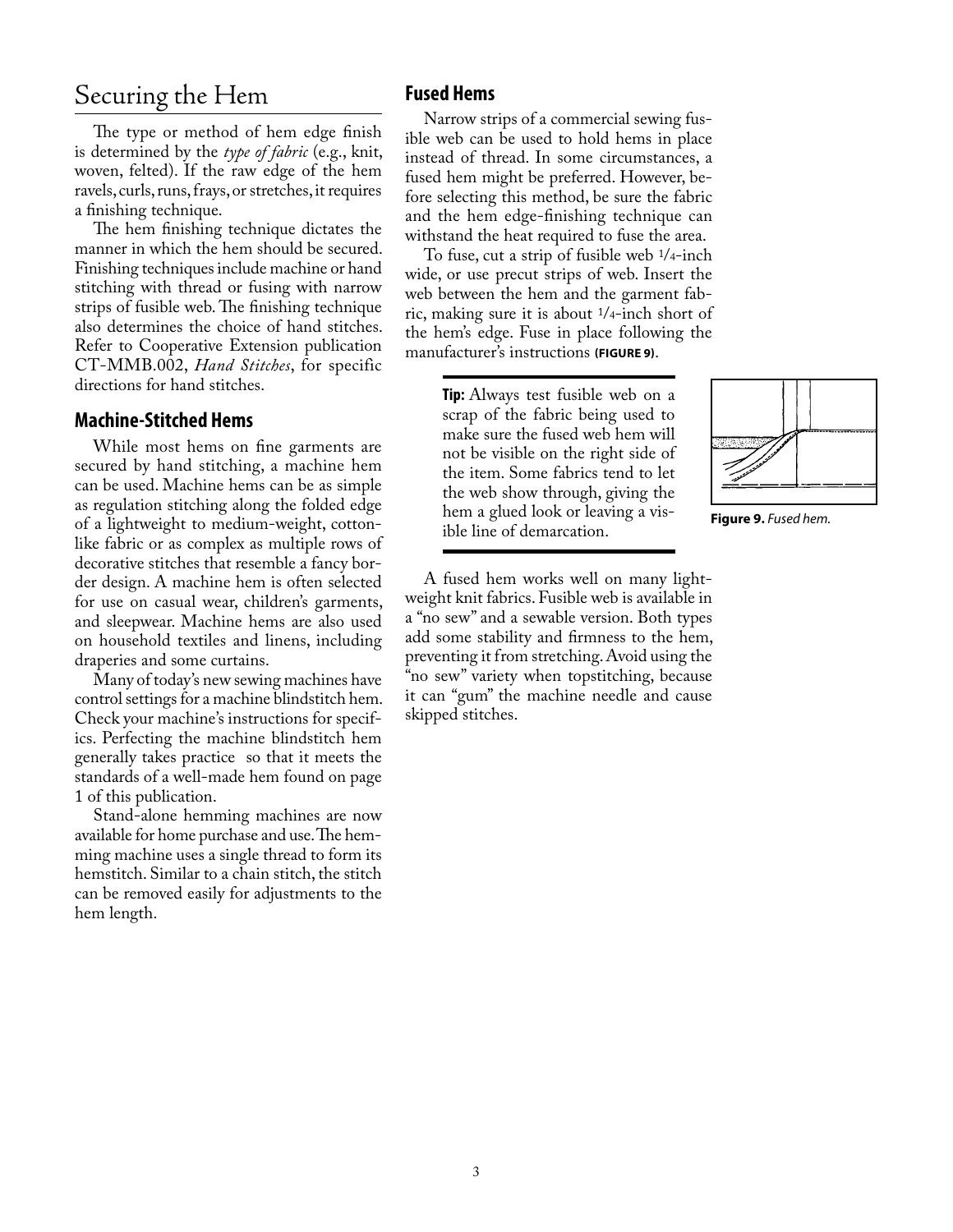# Edge Finishes

Different types of fabrics and the hemfinishing techniques they require are covered below. The appropriate stitch or method of securing is listed for each.

# **Woven Fabrics**

Woven fabrics need the edge of the hem finished because the fabric will ravel. This can be done with thread (machine zigzag or overcast), with some type of fabric covering (applied binding), or with special handling (turned under and stitched).

## Machine Zigzag

The machine zigzag can create a nice finished edge for ravelly medium-weight to light heavyweight fabrics, such as corduroy, denim, suit-weight linen, and suit-weight cotton. Adjustments to the stitch density is usually necessary. Position the fabric so the stitching is approximately 1/8-inch away from the edge of the hem edge. Trim fabric edges back to the line of zigzag stitching **(Figure 10)**.

**Securing the Hem:** Hand-catch stitch **(Figure 11),** machine topstitch, or fuse.

> **Tip:** The greater the tendency of the fabric to ravel, the more dense (closer together) the zigzag stitches need to be. Adjust stitch length accordingly.

## Machine Overcast

The machine overcast creates a nice finished edge for medium-weight to heavyweight fabrics that ravel easily, such as corduroy, denim, suit-weight linen, and cotton. Most of today's newer sewing machines will have at least one machine overcast stitch and/or a special overcast presser foot. Some older machines can be set on a medium density zigzag stitch. The fabric edge must be positioned so the needle wraps the thread around the outer edge of the fabric. Some machines will "chew" the fabric edge when attempting this procedure. Test your machine on a scrap before using it on a hem edge.

**Securing the Hem:** Hand catch stitch **(Figure 11),** machine topstitch, or fuse.

# Serge (3-Thread)

The serger/overlock machine can be used to create an edge finish similar to the sewing machine overcast. This finish can be used on all fabric weights. Thread and set serger for a 3-thread overlock stitch. When stitching, guide the hem edge of the fabric under the presser foot to allow the cutting blade to trim a "hair's" width from the fabric.

**Securing the Hem:** Hand catch stitch **(Figure 11)**, machine topstitch, or fuse.

#### Turned Under

Turned under is a finish used for lightweight to mediumweight fabrics and sheer and limp fabrics. To construct, turn the raw edge of the fabric under 1/4-inch. Press in place (this may also be stitched in place approximately 1/8-inch from the folded edge; omit stitching on sheer fabric).

**Securing the Hem:** Hand slipstitch **(Figure 12)**, or single/multiple machine topstitch.

## Seam Tape, Flexible (Stretch) Lace

These materials are used occasionally on lightweight to medium-weight fabrics that have a tendency to ravel. Care must be taken that excess bulk is not created with their use. To construct, sew the tape/lace so that it laps over all but approximately 1/8-inch of the edge of the fabric **(Figure 13)**.

**Securing the Hem:** Hand-hemming stitch **(Figure 14 or 15)**.



**Figure 10.** *Trim fabric edges back to the line of zigzag stitching.*



**Figure 11.** *Hand catch stitch.*



**Figure 12.** *Hand slipstitch.*



**Figure 13.** *Seam tape, flexible lace.*



**Figure 14.** *Hand hemming.*



**Figure 15.** *Hand hemming.*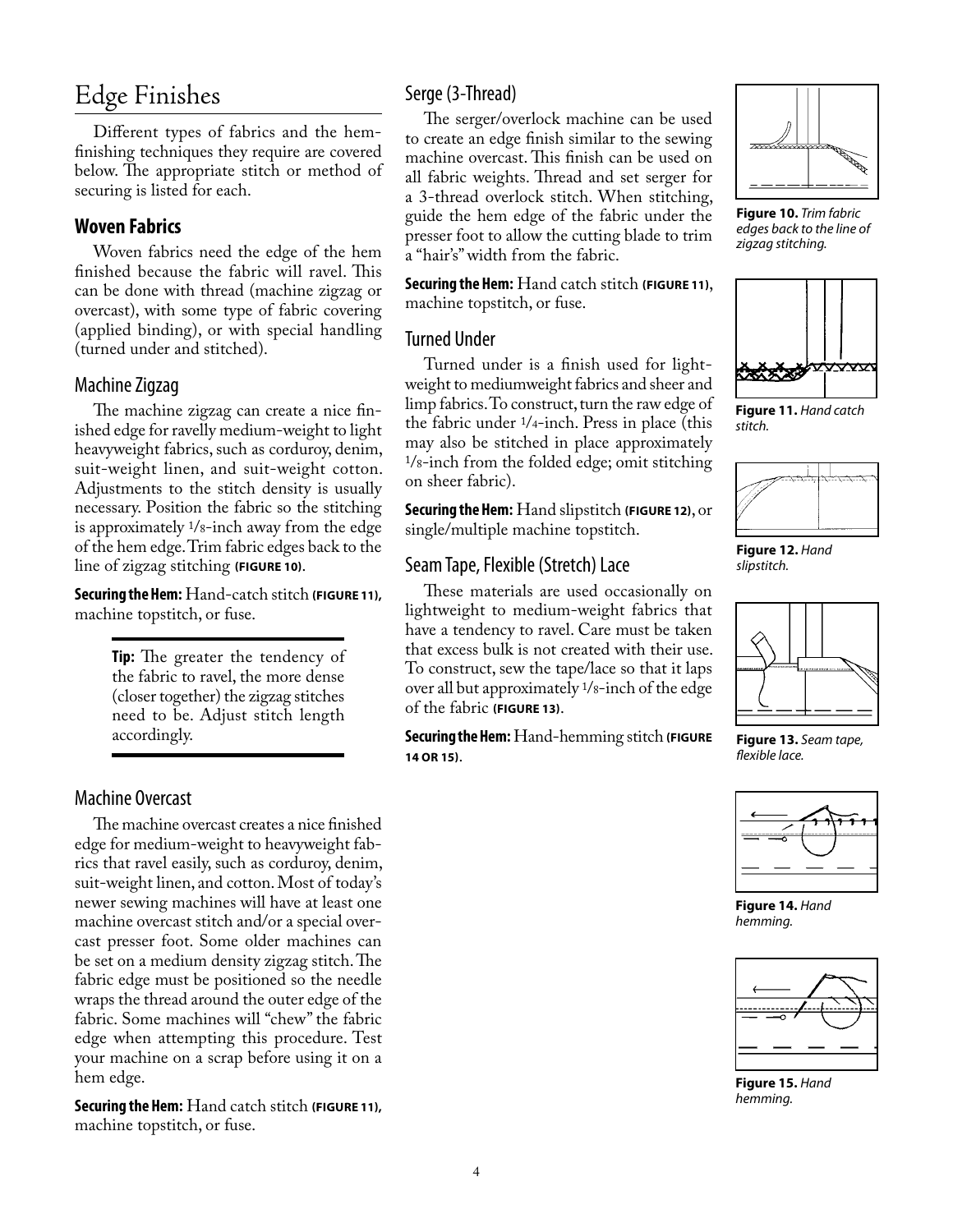## Bound (Tricot Binding, Bias Tape, Hong Kong)

Bound edges make an excellent finish for many types of fabric and for a number of locations within a garment. For example, a bound edge is a good selection for an unlined jacket because it is neat and attractive. To construct using binding or tape, place the binding or tape around the hem edge and machine stitch in place. Stitching can be straight or a fine-line zigzag. Again, take care that these materials do not add bulk to the hem area. For more information on the Hong Kong finish, see Cooperative Extension publication FCS2- 304, *Seams and Seam Finishes*.

**Securing the Hem:** Hand slipstitch **(Figure 16)**. When using heavy fabric or a fabric that has a tendency to mark or show on the right side, slipstitch along the back edge of the fold. Fusing might be used with Hong Kong or bias tape. Fuse below the line of stitching.

#### Pinked and Stitched

This is used *only* on fabrics that do not ravel (e.g., felt) or when the hem is to be concealed (e.g., a firmly woven wool fabric used to make an item that is lined). Stitch 1/4-inch from the hem edge and pink close to line of stitching.

**Securing the Hem:** Hand-catch stitch **(Figure 17)**. Fusing may be appropriate, depending on the fabric.

## **Knit Fabrics**

Knit fabrics do not ravel; however, some may have a tendency to run, roll, or curl. A double needle works well for machine topstitching knit hems.

## Edge Stitched

Firm/stable double knits, as well as medium and heavyweight knits, generally do not need any type of hem edge finish. A row of machine stitching is frequently done approximately 1/4 inch from the hem edge. This line of stitching can be used to ease the hem if needed and as a guide for hand stitching it in place.

**Securing the Hem:** Hand-catch stitch **(Figure 17),**  fuse, or machine topstitch.

For lightweight knit fabrics that tend to curl or roll, treat the hem edge in the same manner as described above.

**Securing the Hem:** Loosely hand-catch stitch across the top edge of the hem **(Figure 18)**. If the hem forms a ridge that can be seen from the right side, remove and catch stitch from the back side of the hem **(Figure 17)**. Also, machine topstitch with double needle **(FIGURE 19)**, or fuse.



**Figure 16.** *Hand slipstitch.*



**Figure 17.** *Hand-catch stitch.*



**Figure 18.** *Loose hand catch stitch.*



**Figure 19.** *Bobbin thread forms a zig zag on underside when double needle is used for topstitching.*